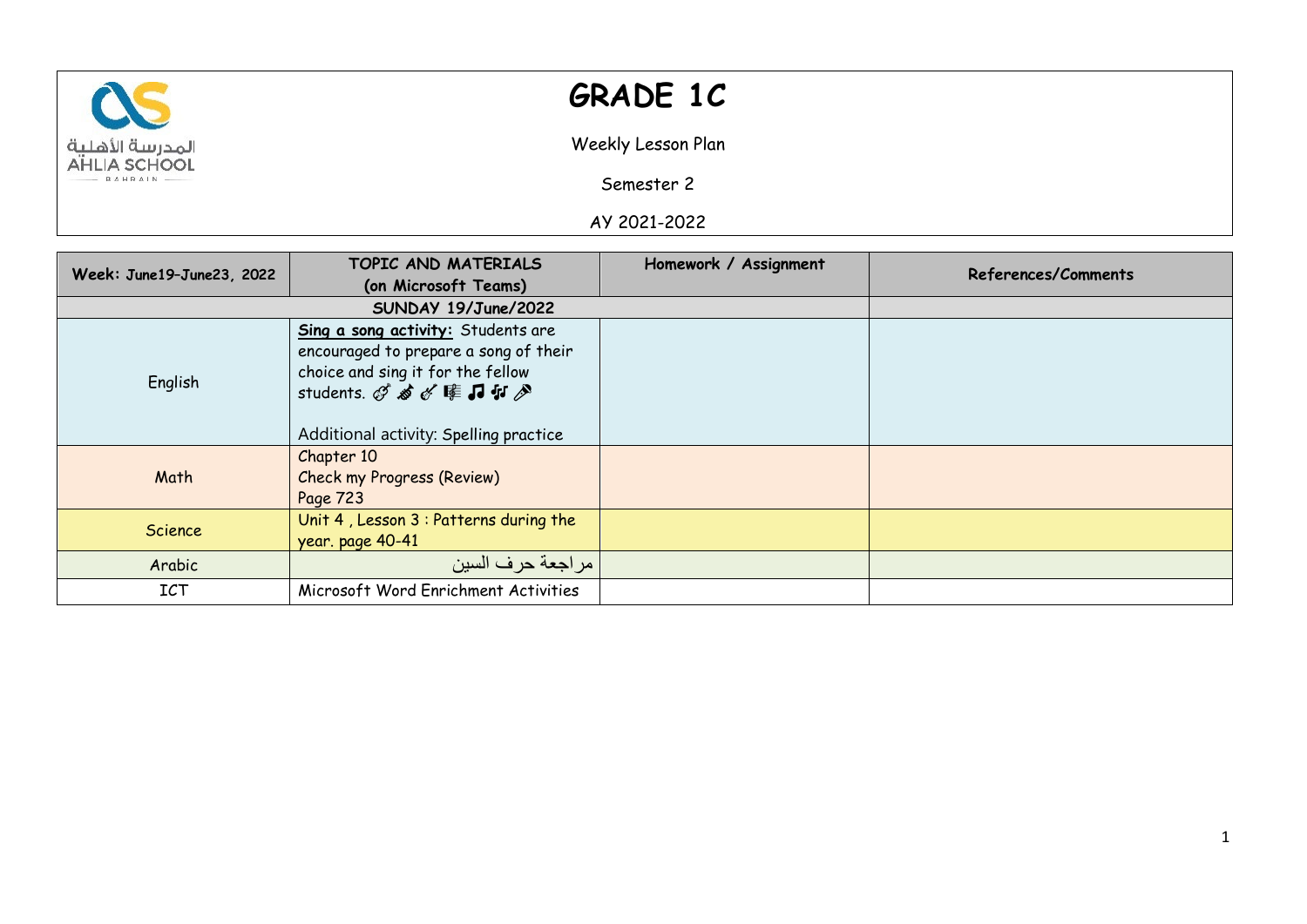| S.T.E.A.M      | <b>DAY 3</b><br><b>Tallest Straw Tower - Presentation</b><br><b>Remarks:</b> Students will present their<br>Towers to the class with a few lines.<br>Please send with them their<br>models. Already completed Towers<br>are in the class.<br>A Sample Template is available on<br>Teams.<br><b>Note:</b> Please send in the STEAM<br>Notebooks - which will be<br>collected by the teacher. | $-HAPPY-$<br>SUMMER<br>HOLIDAYS |
|----------------|---------------------------------------------------------------------------------------------------------------------------------------------------------------------------------------------------------------------------------------------------------------------------------------------------------------------------------------------------------------------------------------------|---------------------------------|
|                | MONDAY 20/June/2022                                                                                                                                                                                                                                                                                                                                                                         |                                 |
| English        | Make a card:<br>Students will choose one friend and<br>make a "Miss You" card for him/her.<br>Please send an A-4 paper, colored<br>markers and decorative materials with<br>your child.<br>This activity will help students review<br>their sentence writing skills.                                                                                                                        |                                 |
| Math           | Chapter 10 Lesson 3<br>Look for a Pattern<br>Page 725                                                                                                                                                                                                                                                                                                                                       |                                 |
| Science        | Unit 4, Lesson 3 : patterns during the<br>year. page 46-47                                                                                                                                                                                                                                                                                                                                  |                                 |
| Arabic         | مر اجعة حر ف الثاء                                                                                                                                                                                                                                                                                                                                                                          |                                 |
| Social Studies | التربية للمواطنة<br>أحترم الأخرين<br>ص: 60                                                                                                                                                                                                                                                                                                                                                  |                                 |
| P. E.          | Fitness test                                                                                                                                                                                                                                                                                                                                                                                |                                 |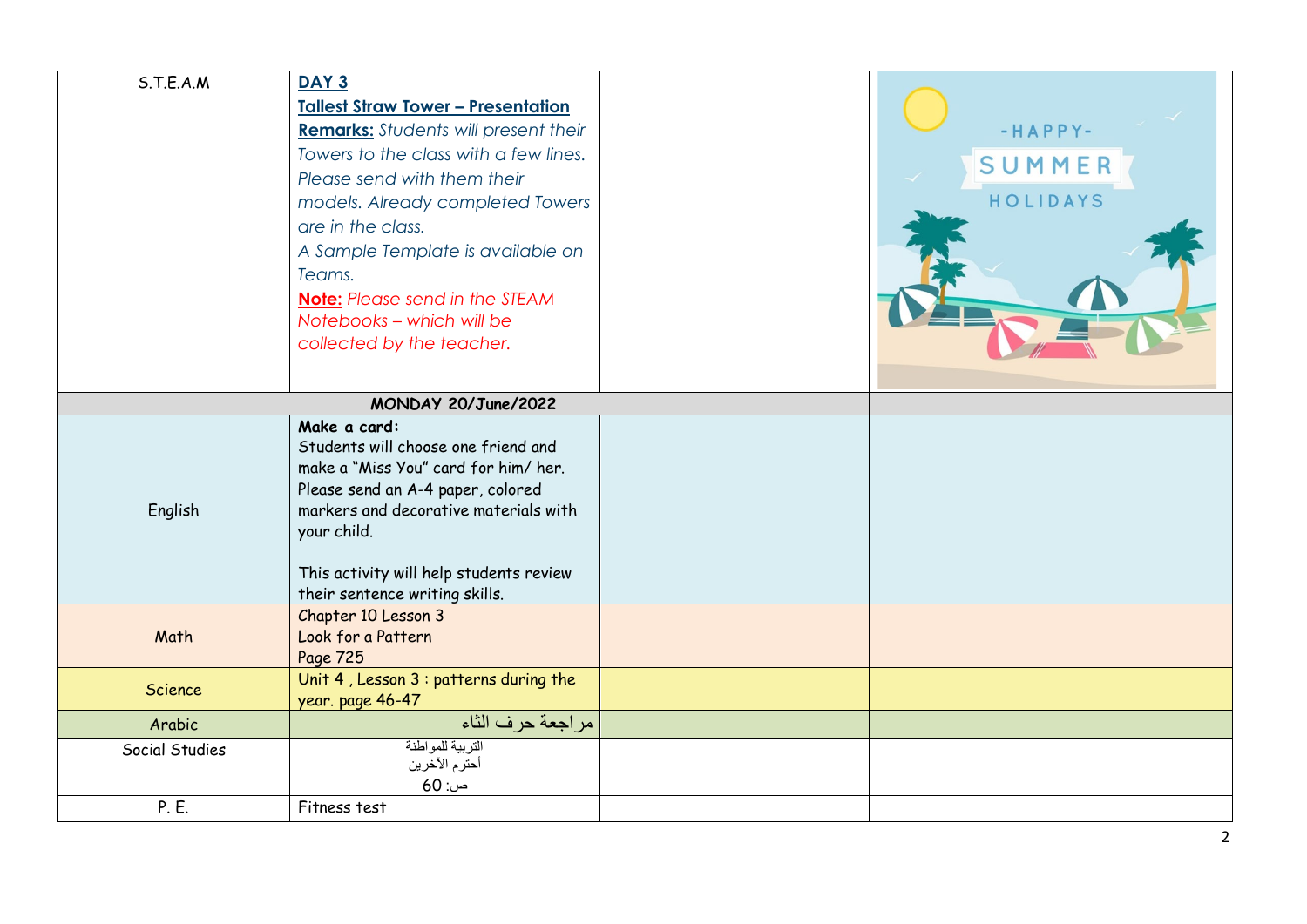| Music   | Performing.                                                                                                     |                                                                                                                     |
|---------|-----------------------------------------------------------------------------------------------------------------|---------------------------------------------------------------------------------------------------------------------|
|         | <b>Musical Games</b>                                                                                            |                                                                                                                     |
|         | TUESDAY 21/June/2022                                                                                            |                                                                                                                     |
|         | Card making:                                                                                                    |                                                                                                                     |
| English | We will continue working on our special<br>cards.                                                               |                                                                                                                     |
| Math    | Chapter 10 Lesson 4<br><b>Combine Three Dimensional Shapes</b><br>Page 731                                      |                                                                                                                     |
| Science | Unit 4, Lesson 3 review : patterns<br>during the year. Page 52-53                                               |                                                                                                                     |
| Arabic  | مراجعة حرف العين                                                                                                |                                                                                                                     |
| P. E.   | Fitness test                                                                                                    |                                                                                                                     |
| Art     | Continue (Pop Art).                                                                                             |                                                                                                                     |
|         | WEDNESDAY 22/June/2022                                                                                          |                                                                                                                     |
| English | Alphabetical order games:<br>Students will be divided into groups, and<br>they will compete against each other. |                                                                                                                     |
| Math    | Wrap Up<br><b>My Review</b><br>Page 737                                                                         |                                                                                                                     |
| Science | Enrichment activities.                                                                                          |                                                                                                                     |
| Arabic  | مر اجعة حر ف الذال                                                                                              |                                                                                                                     |
| French  | Les articles indéfinis / indefinite<br>articles UN / UNE / DES<br>Enrichment & Revision lesson                  | Indefinite articles with school stationery<br><b>Educational video</b><br>https://www.youtube.com/watch?v=J_svNINP9 |
|         | Focus on school stationery with<br>indefinite articles<br>une gomme<br>un crayon<br>une règle                   | 7k                                                                                                                  |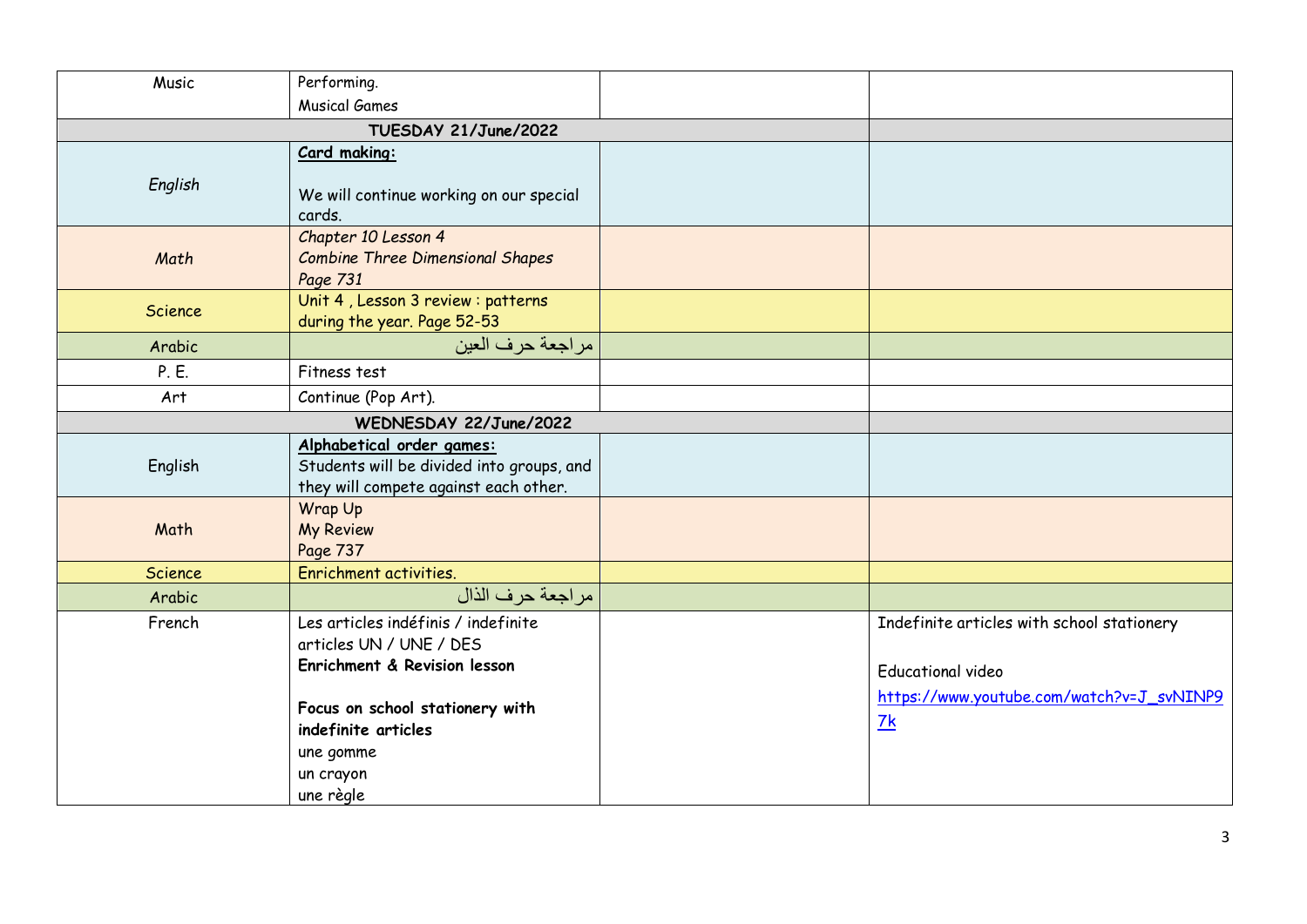|         | des stylos                                                                                                                                                                                                                                                                              |                                           |
|---------|-----------------------------------------------------------------------------------------------------------------------------------------------------------------------------------------------------------------------------------------------------------------------------------------|-------------------------------------------|
|         | Une affiche<br>Des ciseaux<br>L'affiche<br>Des ciseaux<br>Un crave<br>50<br><b>Une trousse</b><br>Des trousses<br><b>Des crayons</b><br>exa<br>Une ardoise<br><b>Des livres</b><br>Des règles<br>L'ardoise<br>Une règl<br>X<br>V<br>Un surligneur<br>Un livre<br>Des stylos<br>Un style |                                           |
|         | THURSDAY 23/June/2022                                                                                                                                                                                                                                                                   |                                           |
| English | End of year class party: Movie Day:<br>Students will watch part of a movie<br>together. They are welcome to bring<br>some food items (popcorn, sweets,<br>donuts, cupcakes, chips etc.) to share<br>with their friends. Happy Holidays! Have<br>a restful vacation!                     |                                           |
| Math    | Practice activity                                                                                                                                                                                                                                                                       |                                           |
| Science | <b>Addition and Subtraction</b><br>Enrichment and fun activities.                                                                                                                                                                                                                       |                                           |
| Arabic  | مسابقات وألعاب تعليمية                                                                                                                                                                                                                                                                  |                                           |
| French  | Les articles indéfinis / indefinite                                                                                                                                                                                                                                                     | Indefinite articles with fruits           |
|         | articles UN / UNE / DES                                                                                                                                                                                                                                                                 |                                           |
|         | Enrichment lesson                                                                                                                                                                                                                                                                       | <b>Educational video</b>                  |
|         |                                                                                                                                                                                                                                                                                         | https://www.youtube.com/watch?v=OuSq8BEe- |
|         | Focus on fruits with indefinite articles                                                                                                                                                                                                                                                | $\underline{\alpha 4}$                    |
|         | une pomme                                                                                                                                                                                                                                                                               |                                           |